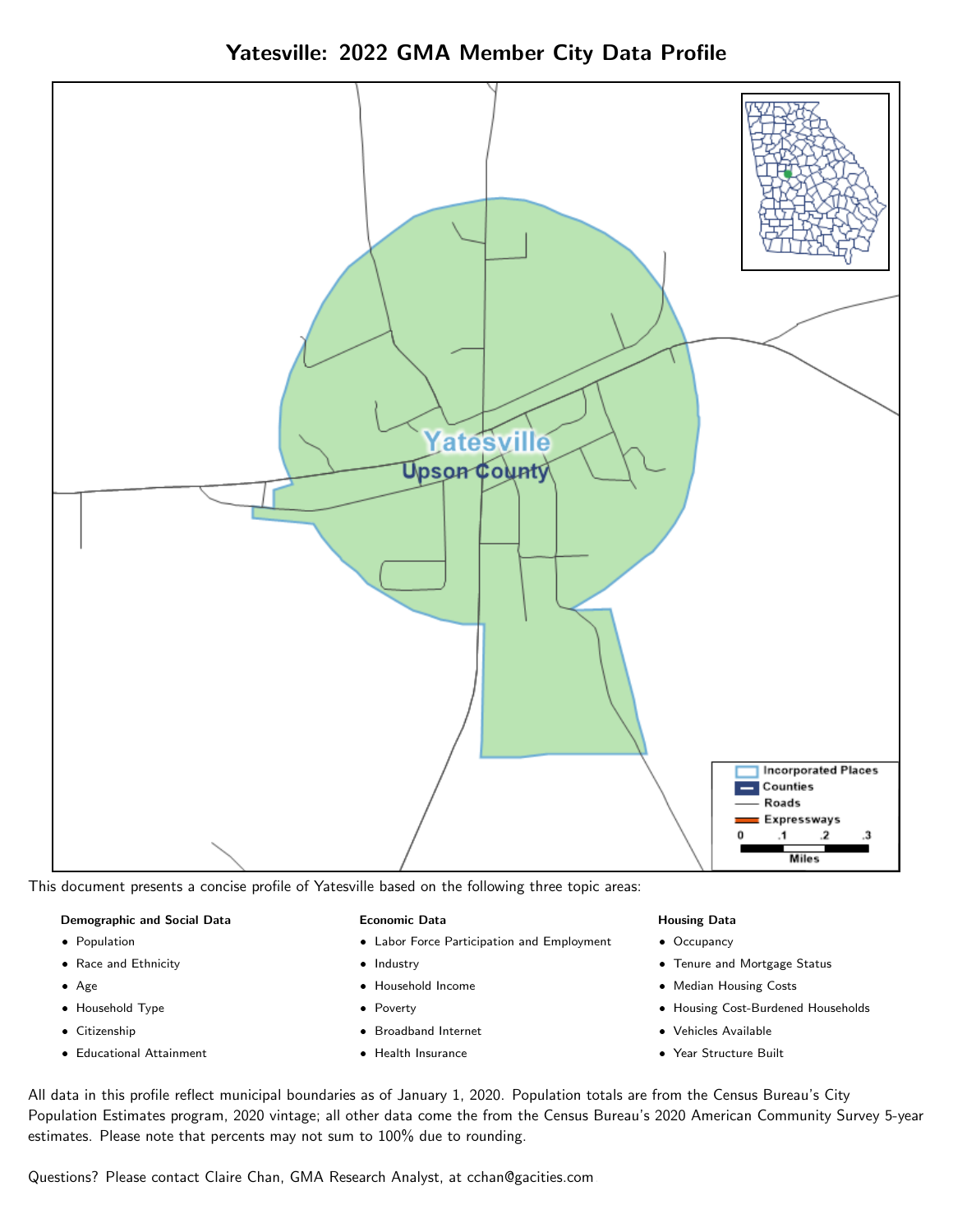## Yatesville: Demographic and Social





### **Citizenship**

| <b>Native Born</b><br>100% |  |
|----------------------------|--|

Race and Ethnicity



Source: U.S. Census Bureau, City Population Estimates, 2020 vintage Source: American Community Survey, 2020 5-year estimates, table B03002

#### Household Type



Source: American Community Survey, 2020 5-year estimates, table B01001 Source: American Community Survey, 2020 5-year estimates, table B11001

#### Educational Attainment



Source: American Community Survey, 2020 5-year estimates, table B05002 Source: American Community Survey, 2020 5-year estimates, table B15002

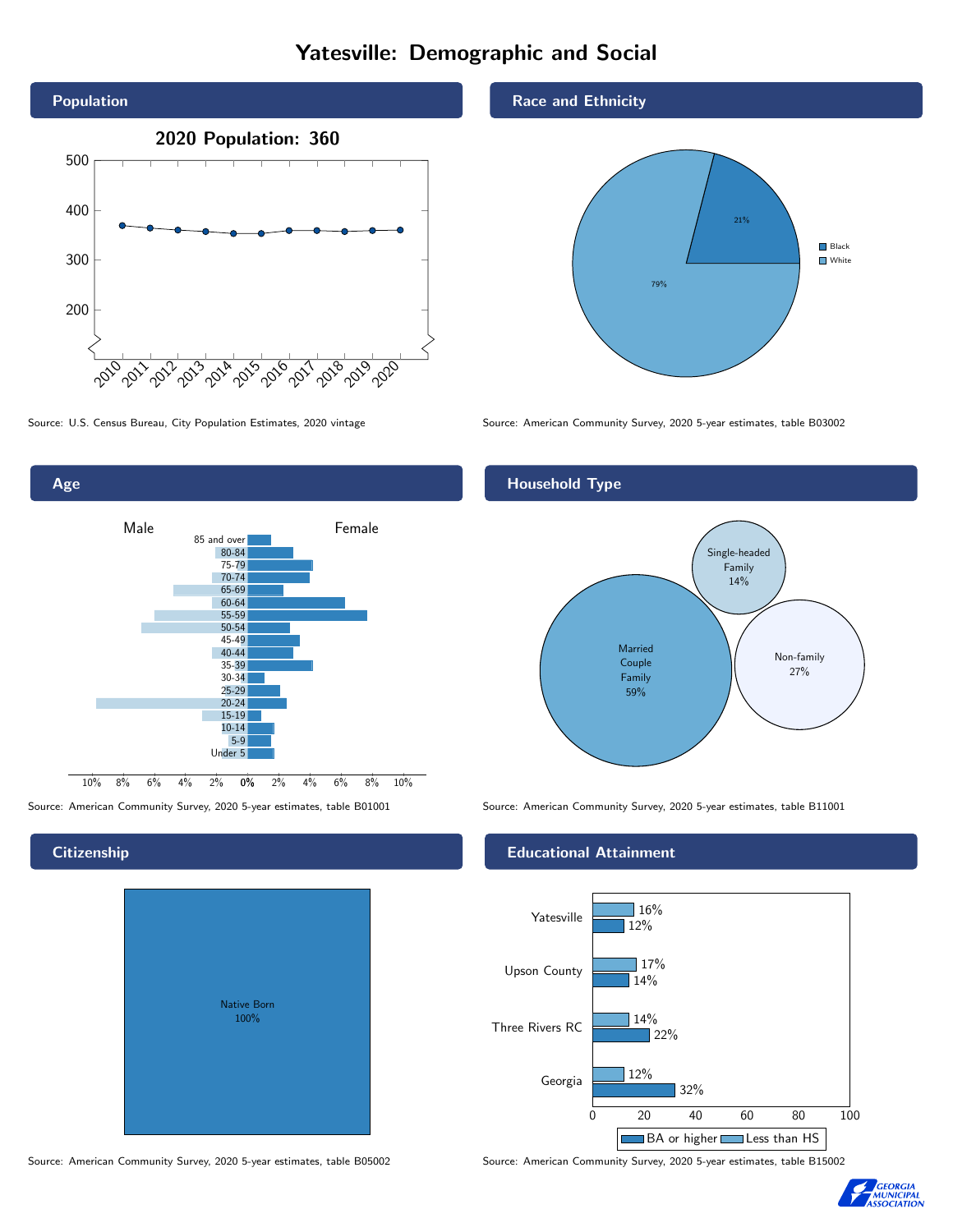## Yatesville: Economic



Source: American Community Survey, 2020 5-year estimates, table B23001 Note: Unemployment rate is based upon the civilian labor force.



Source: American Community Survey, 2020 5-year estimates, tables B19013 and B19025 Source: American Community Survey, 2020 5-year estimates, table B17010



Industry

| Agriculture, forestry, fishing and hunting, and mining      |       |
|-------------------------------------------------------------|-------|
| Construction                                                |       |
| Manufacturing                                               | 16%   |
| <b>Wholesale Trade</b>                                      | $0\%$ |
| Retail Trade                                                | 12%   |
| Transportation and warehousing, and utilities               |       |
| Information                                                 | $0\%$ |
| Finance and insurance, real estate, rental, leasing         |       |
| Professional, scientific, mgt, administrative, waste mgt    |       |
| Educational services, and health care and social assistance |       |
| Arts, entertainment, recreation, accommodation, food        |       |
| service                                                     |       |
| Other services, except public administration                |       |
| Public administration                                       |       |

Source: American Community Survey, 2020 5-year estimates, table C24030

#### Poverty



#### **Health Insurance**



Source: American Community Survey, 2020 5-year estimates, table B28002 Source: American Community Survey, 2020 5-year estimates, table B18135